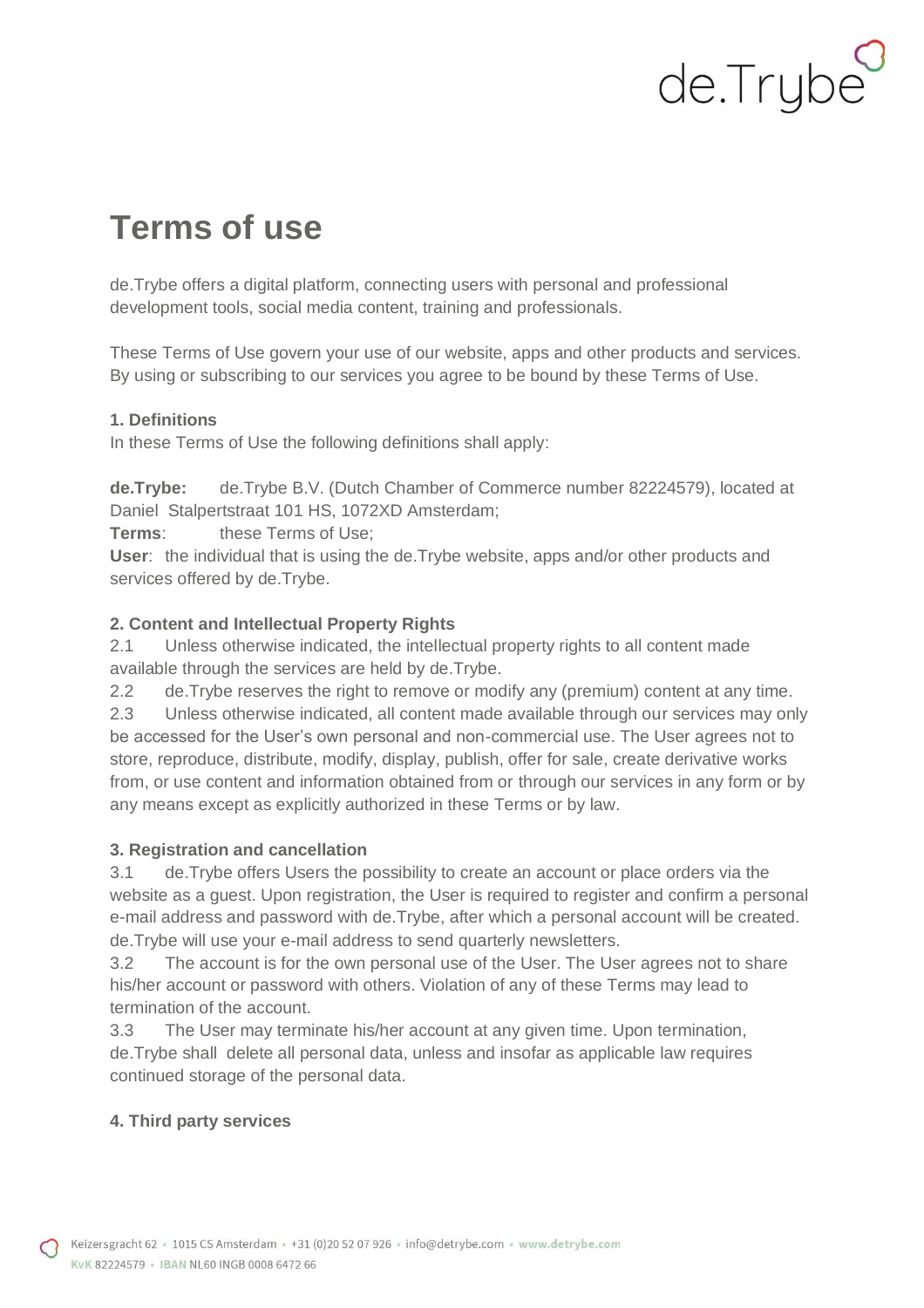4.1 de.Trybe provides partners the possibility to offer their services ("Partner Packages") via the de.Trybe platform. The User may purchase a Partner Package via the payment system on the de.Trybe platform. Unless otherwise stated, all fees are in Euros.

4.2 Upon purchase of a Partner Package on the de.Trybe platform, the User enters into an agreement with the partner directly. Under no circumstances will de.Trybe become a party to such an agreement. de.Trybe makes no warranty or guarantee, express or implied, with respect to the purchase of Partner Packages or with respect to the services provided by partners.

#### **5. Warranty and liability**

5.1 de.Trybe makes no warranty that the services will be uninterrupted or error-free.

5.2 de.Trybe is not liable:

(i) for any errors or omissions in any content, or any loss or damage of any kind incurred as a result of the use of any content made available via our website, apps and other products and services;

(ii) for any damages which do not directly result from any act or omission of any of de.Trybe's executive officials;

(ii) for any conduct or content of any third party offering its services and/or content via our website, apps and other products and services;

(iv) for any damages in relation to which the User has not given written notice to de.Trybe regarding the relevant damages within twelve months from the date on which the act or omission resulting in the relevant damages was done.

5.3 Notwithstanding clause 4.2, de.Trybe's liability is in any case limited to 25% of the amount that the User paid for any Partner Package that is howsoever related to the claim. If the claim is not in any way related to a Partner Package, de.Trybe, its officers, directors, employees or agents shall, without prejudice to clause 5.2, in no event be liable for any direct, indirect, incidental, special, punitive or consequential damages whatsoever resulting from your use of de.Trybe's services.

#### **6. General**

6.1 If one or more provisions of these Terms are or become void, legally invalid or unenforceable, the remainder of the Terms shall continue in effect.

6.2 de.Trybe reserves the right to revise or supplement these Terms from time to time. In case of material changes, de.Trybe will take reasonable steps to notify the User of such changes. The continued use of the services after publication of the revised terms shall constitute binding acceptance of the revised terms.

#### **7. Disputes and applicable law**